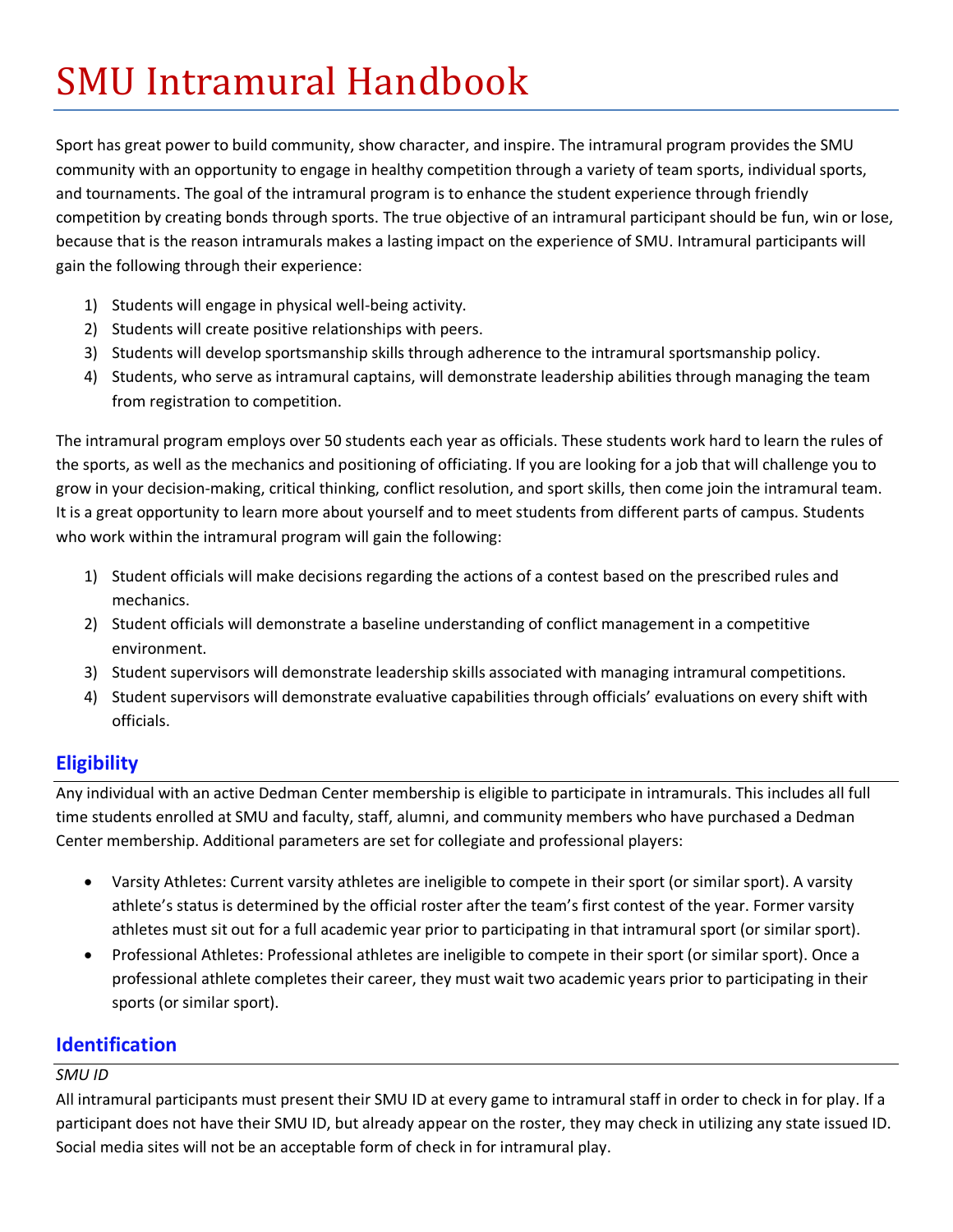#### *Improper Identification*

If a participant attempts to utilize an ID that does not belong to them, it will be confiscated by intramural staff. The rightful owner may come to the game site or the intramural office to pick up their ID. Each participant involved must meet with the Assistant Director of Intramurals and Sport Clubs in order to discuss further participation in the intramural program.

## **Registration**

Registration will take place online at www.IMLeagues.com/smu. All Participants must register on this site to join a team.

#### **To create an IMLeagues account:**

\*\*Note\*\* IMLeagues offers a **live support button** in the bottom right corner of all pages, please use this button if you encounter any difficulties.

#### • Go to www.imleagues.com/smu/Registration

**OR**

Go to www.imleagues.com and click **Create Account**

#### **OR**

Go to www.imleagues.com and click "Log in with Facebook" if you have a facebook account **with your school email attached** - this will automatically create an account, fill in your info, and join you to the school (steps 2-4)

- Enter your information, and use your School email if applicable (**@mail.smu.edu or @smu.edu**) and submit.
- You will be sent an activation email, **click the link in the email to login and activate your IMLeagues account.**
- You should be automatically joined to your school If not you can search schools by clicking the "Schools" link

#### **How to sign up for an intramural sport:**

- Log in to your **IMLeagues.com** account.
- **Click the Create/Join Team button** at the top right of your User Homepage page **OR**

Click on the "Southern Methodist University" link to go to your school's homepage on IMLeagues.

- The current sports will be displayed, click on the sport you wish to join.
- Choose the league you wish to play in (Men's, Women's, Co-Rec, etc.)
- Choose the division you'd like to play in (Monday 5PM, Tuesday 5PM, etc.)
- Payment is due at time of registration
- You can join the sport one of three ways:

#### o **Create a team (For team captains)**

- Captains can invite members to their team by clicking the "Invite Members" link on the team page. Any invited members must accept the invitation to be joined to your team.
	- If they've already registered on IMLeagues: search for their name, and invite them
	- If they haven't yet registered on IMLeagues: scroll down to the "Invite by Email Address" box, and input their email address.

#### o **Join a team**

- Use the Create/Join Team Button at top right of every page
- Accepting a request from the captain to join his team
- Finding the team and captain name on division/league page and requesting to join
- § Going to the captain's playercard page, viewing his team, and requesting to join
- o **Join as a Free Agent** 
	- § SMU provides a formal registration process for free agents to join a specific team that will be comprised of other free agents. Instead of registering a team head to the sport, then the league marked "Free Agents Register Here". You will register in this league similar to a team, however it will be a team of one that will get merged with other free agents.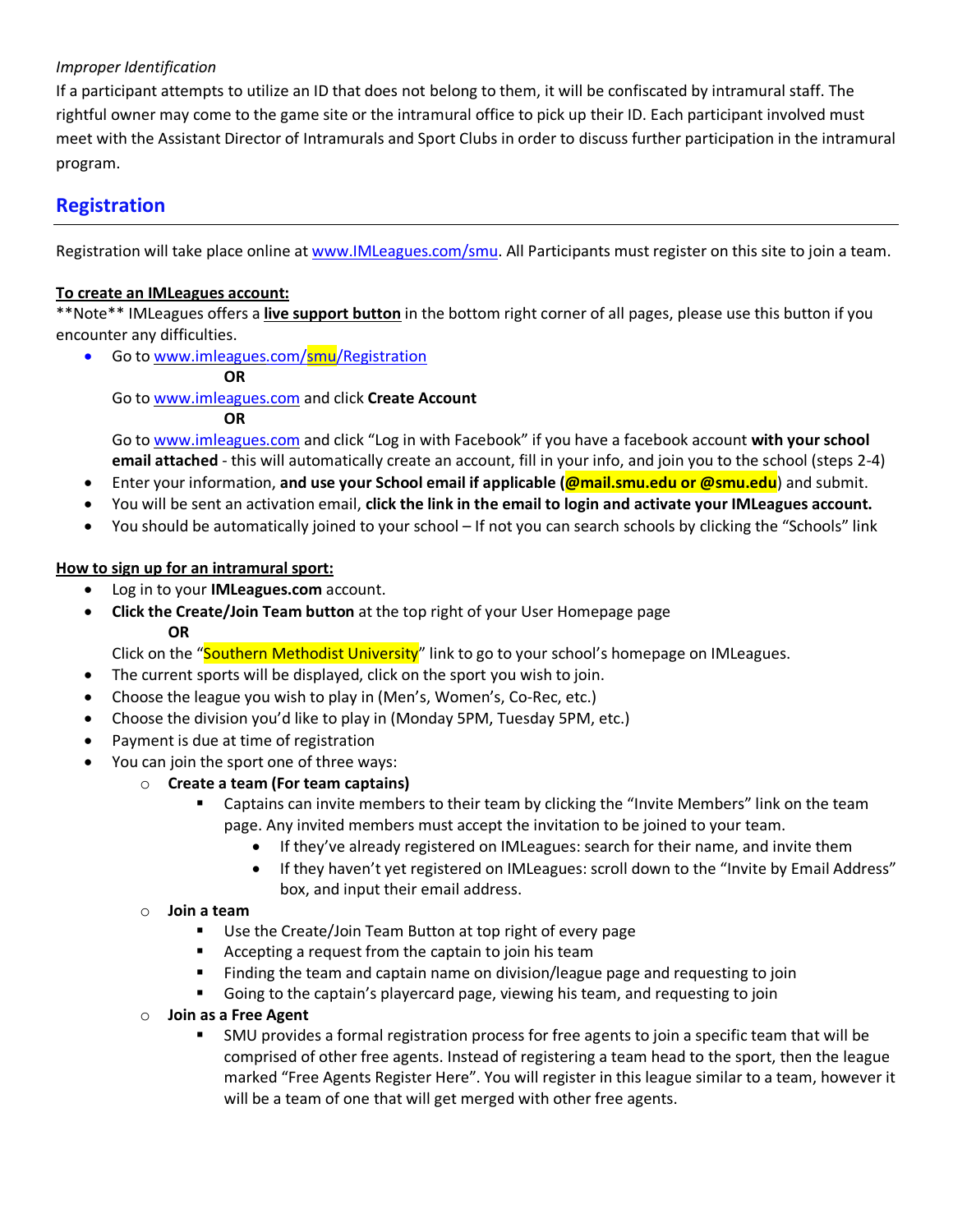## **Rosters**

Once a captain creates and registers a team on IMLeagues, they will be able to invite teammates to join via email. Each teammate who wishes to appear on the roster, must create an IMLeagues account and join the team. A player must appear on the roster at check-in to participate in that contest.

Game sheets for weekday contests will be printed no earlier than 3 p.m. and for Sunday contests they will be printed no earlier than 1 p.m. The participants who appear on the roster at that time will be eligible to participate that evening. If a participant does not appear on the printed roster, they will not be permitted to play.\*\*

*\*\*If a participant can pull up their team roster on-site to show the added participants, they will be permitted to play.*

Rosters will lock during playoffs on a date that will be determined once playoff brackets are made. The date will be updated on IMLeagues and included in the playoff email sent to captains. Once rosters are locked, no roster additions will be permitted.

Once a player plays for a team, they are placed on the team permanently. Players will be required to adhere to intramural policies regarding the number of teams a player is permitted to participate on within a league. If a player wishes to be removed from a roster they may petition the intramural office by sending an email to intramurals@smu.edu.

## **League Definitions**

Open: Teams may be comprised of any gender ratio. A player may only compete on one open team unless a fraternity league is offered. If a fraternity league is offered in that sport AND a player is not on a fraternity team, they are permitted to play on two open teams.

CoRec: Teams must meet a pre-determined on field/court gender ratio dependent upon the sport. Participants may only compete on one CoRec team per sport.

Women's: Teams may only be comprised of women. Participants may only compete on one Women's team per sport.

Fraternity: Teams may only be comprised by members of their fraternity. Only one fraternity team is eligible per sport league. Any player who participates in the fraternity league may only participate on one open league team.

Residential Commons: Teams may only be comprised of residents and affiliates of the same commons. Each residential common is permitted to enter one team into this league per sport that this league is offered. This league is played by CoRec rules in each sport.

## **Scheduling**

Single day tournaments will be scheduled in two formats dependent upon the number of teams/individuals scheduled to play. The first option is round robin play followed by a single elimination bracket. The second option is a double elimination bracket. Single day tournament schedules will be made at the required team meeting at the beginning of the tournament.

Leagues will include a round robin regular season followed by a single elimination bracket for playoffs. Teams will register for a regular season day and time, which will be their game time pending any necessary changes to the schedule upon the conclusion of registration. During playoffs teams are scheduled at different times than their regular season contests.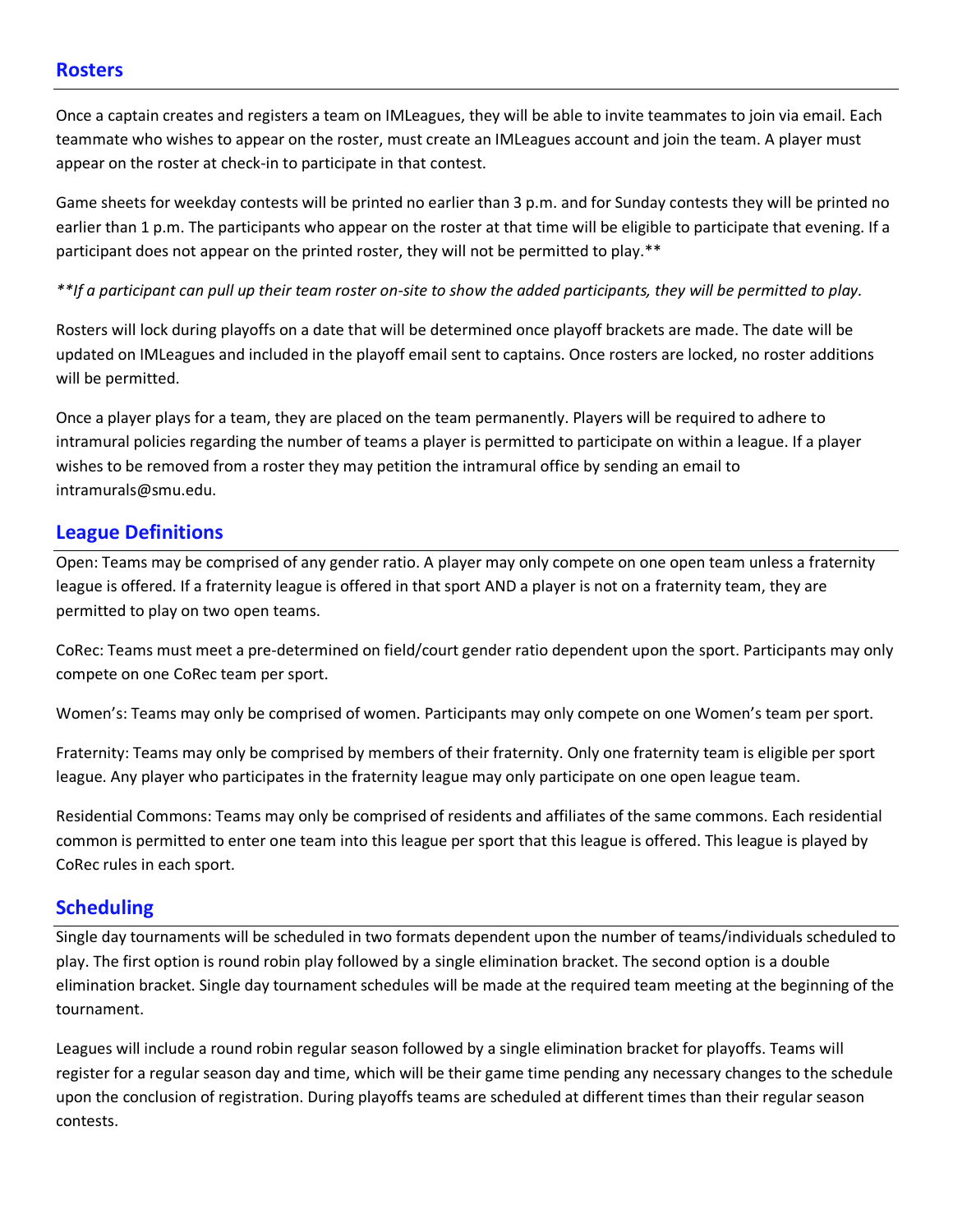# **Playoffs**

Teams who do not forfeit/default more than once during a season AND have a minimum 3.0 sportsmanship rating average will qualify for playoffs. The sportsmanship rating average is based on the regular season contests. Teams must maintain at least a 2.0 sportsmanship rating in order to continue in playoffs.

# **Forfeits**

In order to keep the intramural schedule running on time, game time is forfeit time. The team or individual present may choose to give the opponent additional time to arrive, however the game clock will start. If the opponent arrives, the game will be played in the time remaining. Once the game is started, the result will be the official score.

Any team forfeiting/defaulting two scheduled contests in a major sport will be dropped from further competition in that sport.

A forfeit fee of \$25 will be charged to the team captain for all contests in which his/her team forfeits during the season. The team will not be permitted to continue play until the forfeit fee is paid.

Teams may default one contest per season by contacting the intramural office (intramurals@smu.edu or (214) 768-3367) by 3 p.m. on the day of their scheduled contest for week day games or by 5 p.m. on the Friday before a weekend contest. You will receive a loss for this contest but not be charged a forfeit fee.

## **Protests**

If a team or individual believes that an intramural sport rule or eligibility policy has been violated, they have an opportunity to immediately protest.

- If it is a rule protest, the team captain or individual must notify the officiating crew immediately that they wish to protest that play. If the desire to protest is not made known to the officiating crew prior to the next play, then the protest cannot be made.
- If it is an eligibility policy protest, the team captain or individual must make the protest prior to the completion of the contest. If the protest is made after the contest, the score will stand, but the player will still be subject to review by the intramural office for any sanctions.
	- o *Exception:* If an ineligible player plays in a championship game, if it is protested within 24 hours of the contest, the championship team will be stripped of their title. The runner up will be recognized as the champion.

A rule protest will be resolved by the supervisor on duty and a report will be filed with the game time and situation recorded, as well as the resolution to the protest. All protests will be reviewed the next day in the intramural office; if the protest was incorrectly resolved the game may be replayed from the point of interruption by the protest.

# **Sportsmanship**

All intramural participants are expected to uphold the values statement created by the students of SMU:

*"I, as a citizen of the SMU community, commit myself to upholding the values of intellectual integrity, academic honesty, personal responsibility, and sincere regard and respect for all SMU students, faculty, and staff."*

Any conduct by players, captain, or spectator in contradiction with the above statement will be managed in the following capacity: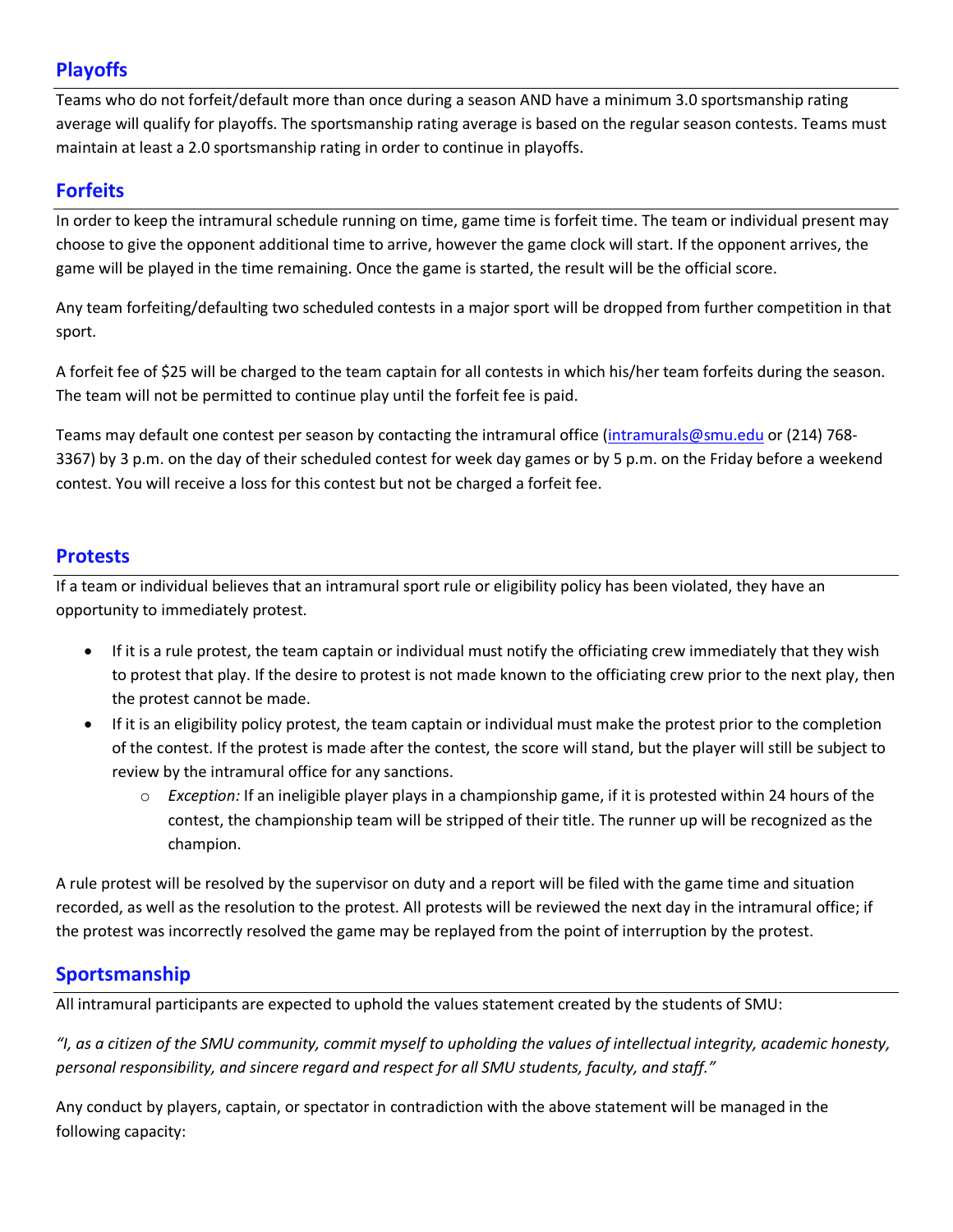Conduct Warning: This may come in the form of a yellow card, unsportsmanlike penalty, or technical foul depending upon the sport. In order for the contest to continue, the participant must comply by leaving the game until the next opportunity to enter the contest and provide their information to the intramural staff on duty.

Ejection: This may come after a conduct warning has already been issued, or may be assessed immediately for egregious behavior. In order for the contest to continue, the participant must comply by providing their information to the intramural staff on duty and leaving the intramural field or Dedman Center immediately. The participant will be suspended from all intramural contests indefinitely and must meet with professional staff to discuss their future in the program. Depending upon the actions of the individual(s) the incident may be referred to the Office of Student Conduct and Community Standards.

#### *Reinstatement Policy for Ejected Participants*

Ejected participants are immediately suspended from further participation in intramurals. The participant must email the Assistant Director of Intramurals and Sport Clubs to schedule an appointment. The email shall include the participant's availability and an outline of the incident. Ejected participants will be subject to a minimum one week suspension from all intramural contests.

## *Team Sportsmanship Rating*

A team sportsmanship rating system has been implemented to assist in the accountability of teammates and spectators within the intramural program. The sportsmanship rating system is built upon a 4.0 scale, much like your GPA. A team must have a 3.0 or greater sportsmanship rating (average across all regular season contests) in order to advance to playoffs. During playoffs, if a team earns less than a 2.0 sportsmanship rating, they will be removed from further participation. The sportsmanship rating is explained below:

4.0 – Excellent conduct and sportsmanship: Players are respectful of each other, their opponents, equipment, facilities, and the intramural staff.

3.0 – Good conduct and sportsmanship: Players are generally respectful, but may have an isolated incident that occurred during the contest. If anyone on the team or a spectator for that team receives a conduct warning, this will be the highest sportsmanship rating possible.

2.0 – Below Average conduct and sportsmanship: Players exhibit the inability to maintain respectful communication with each other, opponents, equipment, facilities, and/or the intramural staff. If the team receives two conduct warnings OR one ejection, this will be the highest sportsmanship rating possible.

1.0 – Poor conduct and sportsmanship: Players exhibit poor sportsmanship and disrespect towards each other, opponents, equipment, facilities, and/or the intramural staff. If a team receives one ejection AND a conduct warning, this will be the highest sportsmanship rating possible. During playoffs, the contest would be forfeited.

0.0 – Unacceptable conduct and sportsmanship: Players exhibit no ability control their behavior or the behavior of their fans. Continuous disrespect for each other, opponents, equipment, facilities, and/or the intramural staff has occurred. If a team receives two ejections OR three conduct warnings OR one ejection and two conduct warnings, the game will immediately result in a forfeit. The team captain must meet with professional staff to determine the status of the team.

## *Spectator Policy*

The intramural program seeks to create a fun, safe, and exciting playing environment. Spectators make a great addition to the environment. Captains and teams will be responsible for the behavior of their fans. The following are spectator expectations:

• Spectators may not sit or stand in the player area immediately next to the field or court.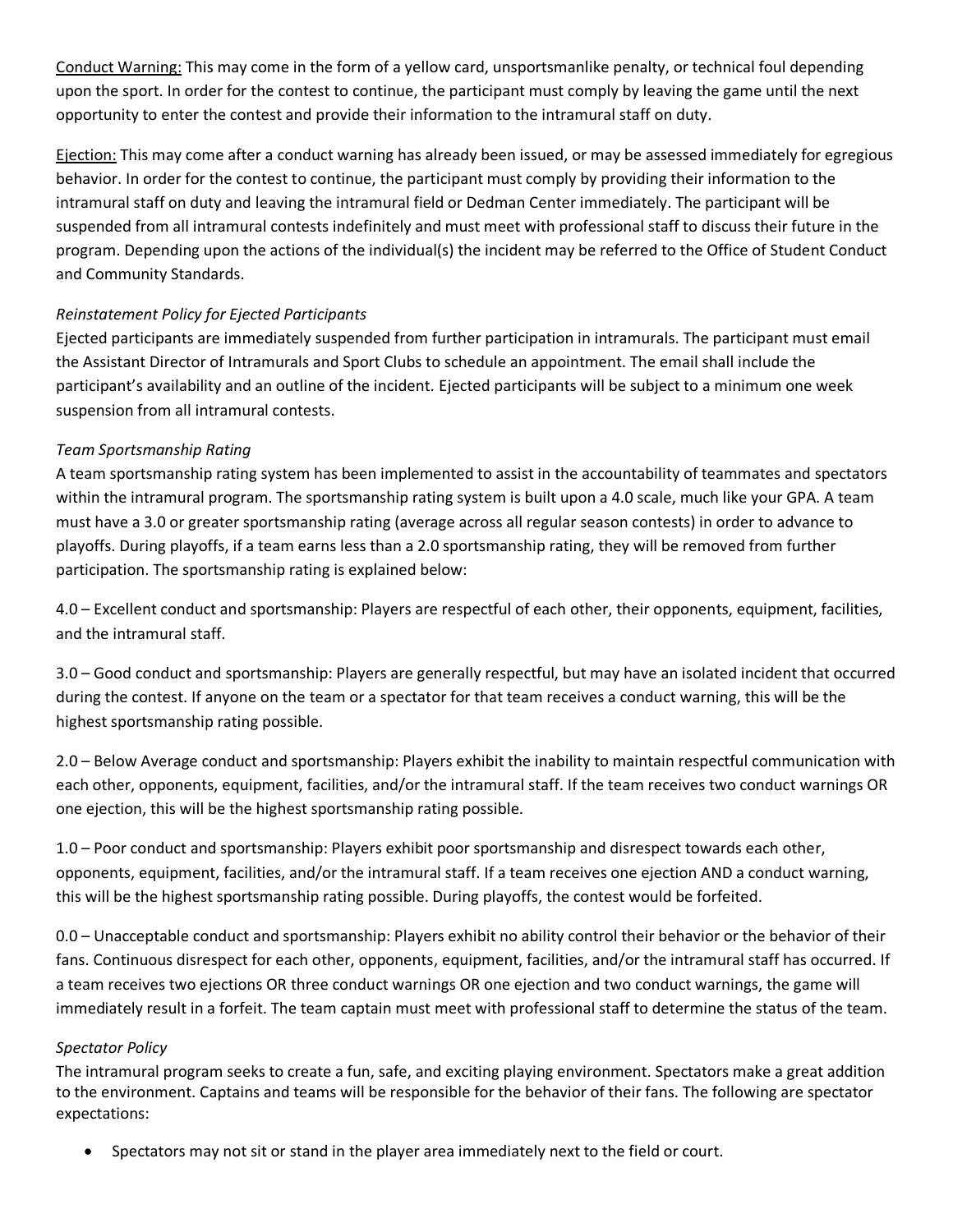- If a spectator section is defined, they must remain within the parameters of the spectator section.
- Spectators are to respect the game, opponent, and intramural officials/staff.

None of the following actions will be tolerated:

- Cursing
- Rushing the court/field
- Comments based on a person's race, ethnicity, nationality, gender, or sexual orientation
- Organization or Fraternity based slander
- Addressing or yelling at opposing spectators
- Disrespect toward intramural officials and/or staff

The following consequences are in place for spectators and teams:

- First Offense: Warning\*\*
- Second Offense: Conduct Warning assessed to the team
- Third Offense: Conduct Warning assessed to the team and all spectator ejected from the facility
	- $\circ$  The game will be suspended until all spectators leave. If spectators do not cooperate, the contest will be forfeited by the spectator's team.
- If a team's spectators are ejected, the captain must meet with the Assistant Director of Intramurals and Sport Clubs to discuss their spectator behavior and further sanctions.

*\*\*If an offense is egregious a conduct warning may be assessed immediately\*\**

## **Inclement Weather**

Intramural activities are subject to cancelation due to poor weather and/or field conditions. The decision to cancel games will be made at 3 p.m. during the week and by 1 p.m. on Sundays. In the event of inclement weather (rain, snow, etc.), captains will receive an email message from IMLeagues if the contests are canceled or postponed. If a message is not sent, then the contests are on as scheduled. Game status will not be given out over the competitive sports office phone.

If a game is postponed due to inclement weather it will be rescheduled for a later date. If a regular season game is in progress when games are canceled due to inclement weather and has not made it past the halfway point, the game will be rescheduled. If a regular season game is in progress when games are canceled due to inclement weather and has made it past the halfway point, the game will stand as completed.

All playoff games will be rescheduled and continue from the point of interruption if inclement weather causes a game to be postponed.

## **Assumption of Risk**

The Department of Recreational Sports and its staff assume no responsibility for injuries received by participants during Intramural activities. Students, faculty, and staff are reminded that their participation is completely voluntary. Provisions have been made for immediate first aid care, and when necessary, transportation to a hospital or emergency care facility. Each year a number of small injuries occur which require hospital treatment, the nature of Intramural activities and then large number of Southern Methodist University students, faculty, and staff who participate combine to make these occurrences inevitable. The Intramural program strongly encourages each participant to have a physical examination and secure adequate medical insurance prior to participation

Participation in SMU Intramural activities implies acceptance of the above terms. Any participant who participates accepts all risks that are associated with participation in the activity.